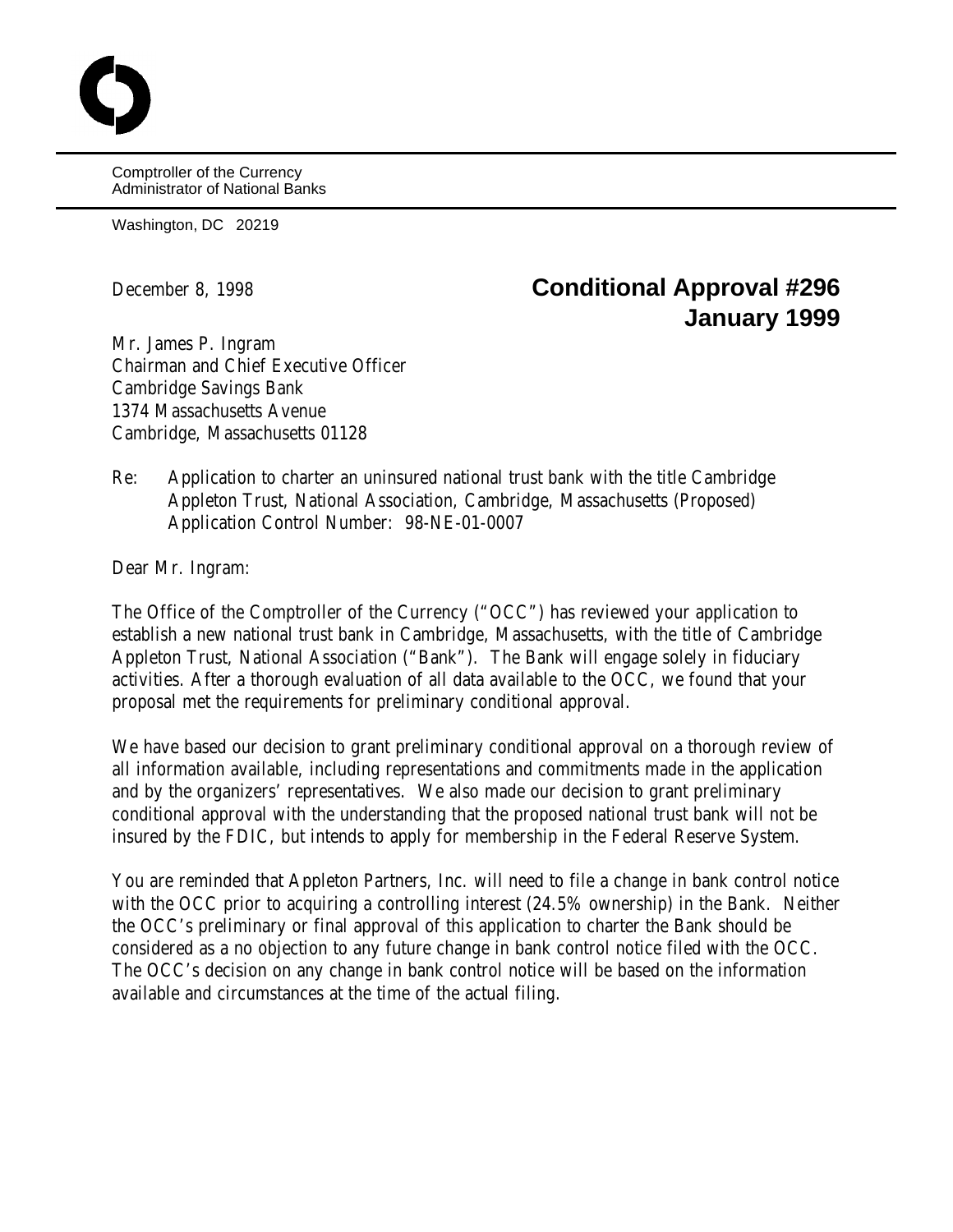Mr. James P. Ingram 98-NE-01-0007 Page 2

Major deviations from the operating plan or changes in the composition of the board of directors, ownership, or chief executive officers that the OCC has not approved may result in withdrawal of preliminary conditional approval.

This charter approval is condition upon the Bank maintaining a minimum floor of \$2 million in Tier 1 capital by the Bank's Call Report date. Please be advised that this condition of approval shall be deemed to be a condition "imposed in writing by the agency in connection with the granting of any application or other request" within the meaning of 12 U.S.C. §1818(b)(1). This condition is enforceable under 12 U.S.C. §1818 as specifically applied to uninsured national banking associations under section 1818(b)(5).

You may now form a body corporate and begin organizing the Bank, as soon as you adopt and forward the Articles of Association and Organization Certificate to the Northeastern District Office. As a body corporate or legal entity, you may begin to take those steps necessary for obtaining final approval, but you may not accept any appointment as fiduciary until you fulfill all requirements for a bank in organization and final approval is granted. (See Corporate Organization Booklet enclosed.)

The trust officers and staff should become thoroughly familiar with "Fiduciary Powers of National Banks and Collective Investment Funds" at 12 CFR 9 and 12 CFR 5.26.

Management is reminded that 12 CFR 5.26 requires a national bank which already has approval to engage in fiduciary activities to provide written notice to the OCC when commencing fiduciary activities in a new state.

Enclosed are procedural requirements that must be met before the Bank will be allowed to commence business. Please note that some of the requirements referenced in the enclosed package may not be applicable since the Bank's activities will be limited to those of a national trust bank. It is the responsibility of management to ensure that the applicable policies and procedures are established and adopted by the Board of Directors before the Bank commences business.

We specifically noted that the Bank has represented to the OCC that internal systems will be Year 2000 compliant within the time frames outlined in Advisory Letter 97-6 (enclosed) or other subsequent OCC Year 2000 guidance. In addition, the Bank will perform due diligence to ensure that any third-party data processing servicers or purchased applications or systems from software vendors will also be Year 2000 compliant. In the event that the Bank selects a servicer or vendor which is not Year 2000 compliant, the Bank will ensure that the servicer or vendor has a Year 2000 compliance plan, and the financial and managerial capacity to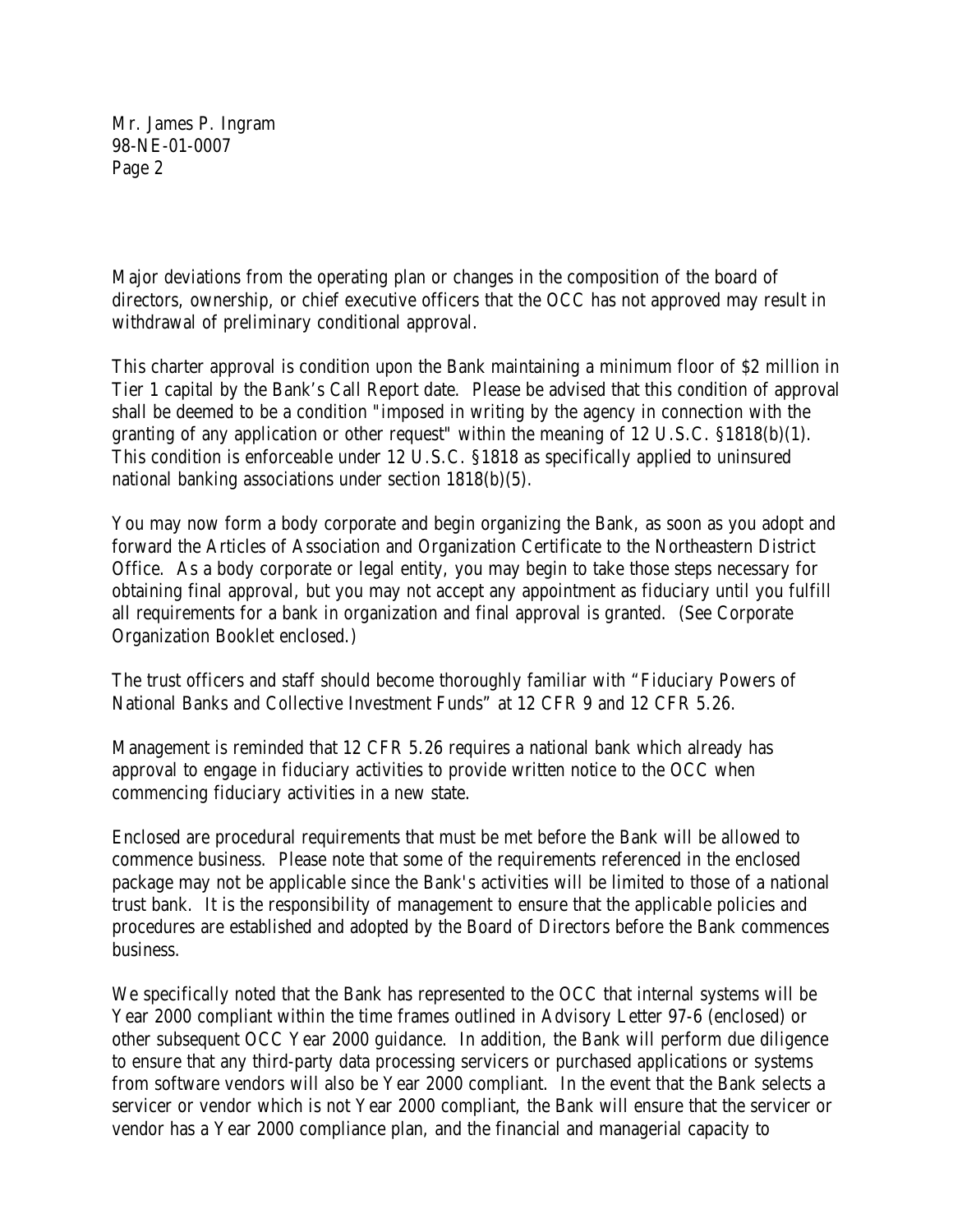Mr. James P. Ingram 98-NE-01-0007 Page 3

complete its Year 2000 conversion project within the time frames outlined in Advisory Letter 97-6 or other subsequent OCC Year 2000 guidance.

We require that, prior to opening, the Bank engage an independent, external auditor to perform an audit according to generally accepted auditing standards of sufficient scope to enable the auditor to render an opinion on the financial statements of the Bank (or consolidated entity), taken as a whole. The audit period shall commence on the date that the organizing group forms a body corporate and may end on any calendar quarter-end no later than 12 months after the Bank opens. We expect that such audits will be performed on an annual basis for at least three years following commencement of operations. The Bank will also need to have an annual independent fiduciary audit as required in 12 CFR 9. Engagement of an auditor will be verified during the pre-opening examination.

The OCC has no objection to the following persons serving as executive officers and directors of the proposed bank:

| <b>Proposed Position</b> |
|--------------------------|
| President/Director       |
| Director                 |
| Director                 |
| Director                 |
| Director                 |
| Director                 |
| <b>Director</b>          |
|                          |

Please note, additional executive officers are subject to the prior review and clearance of the OCC. Also, the OCC requires that you obtain prior approval of additions or changes in directors or executive officers for two years after the bank opens for business.

The Articles of Association and Organization Certificate should be forwarded to the OCC within thirty days.

The OCC will send you a set of OCC handbooks, manuals, issuances, and selected other publications under separate cover.